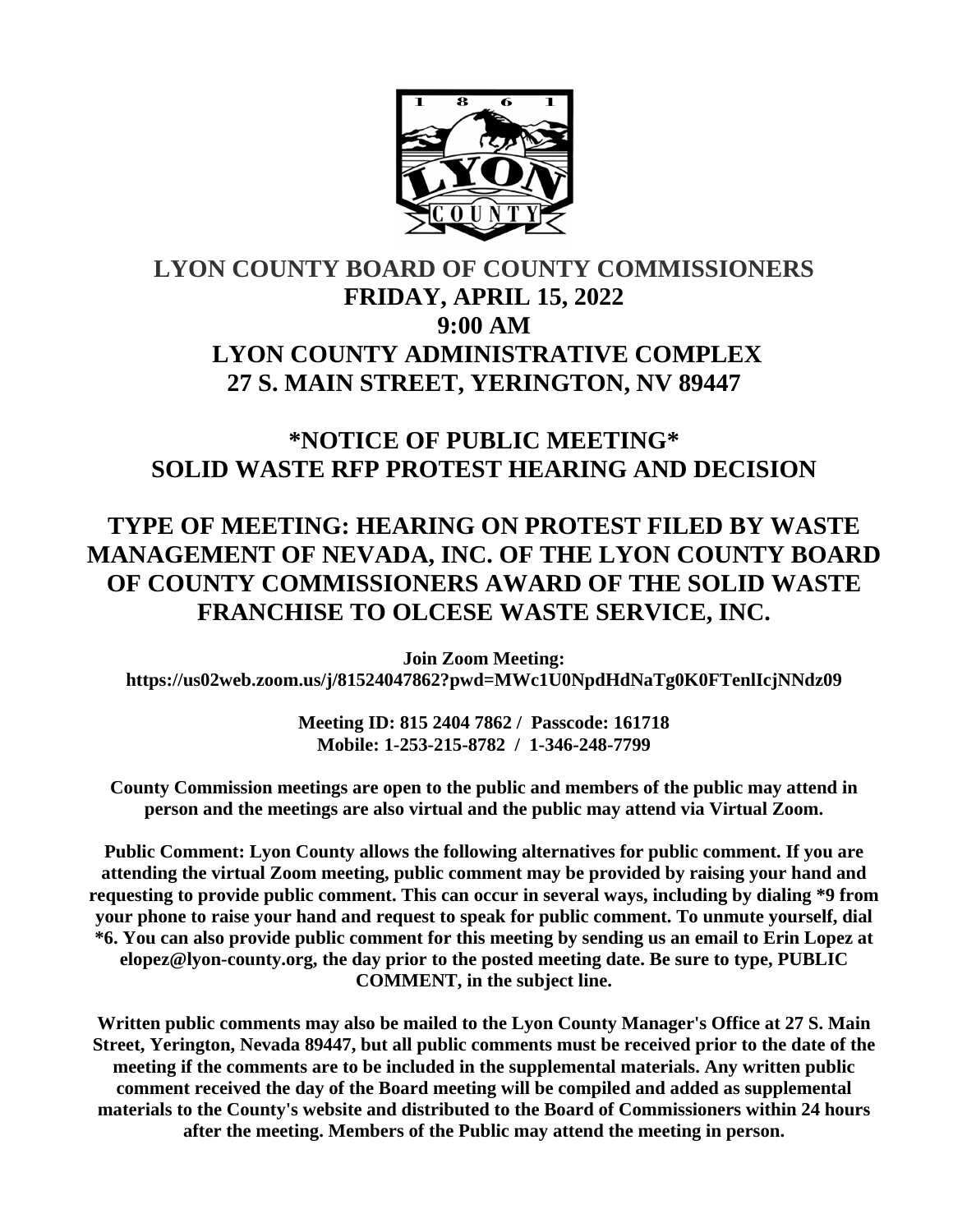### **Members of the public requesting meeting support materials may contact Erin Lopez via email at: elopez@lyon-county.org**

## **AGENDA**

**(Action will be taken on all items unless otherwise noted) (No action will be taken on any item until it is properly agendized).**

**To avoid meeting disruptions, please place cell phones and beepers in the silent mode or turn them off during the meeting.**

**The Board reserves the right to take items in a different order to accomplish business in the most efficient manner. Items may be combined for consideration and items may be pulled or removed from the agenda at anytime.**

**Restrictions on comments by the general public: Any such restrictions must be reasonable and may restrict the time, place and manner of the comments, but may not restrict comments based upon viewpoint.**

 **BOARD OF COMMISSIONERS SPECIAL MEETING** - *All or some Board of Commission Members may elect to call-in to this meeting. The public can access this meeting at the above address.*

### **1. Roll Call**

### **2. Pledge of Allegiance**

- **3. Public Participation (no action will be taken on any item until it is properly agendized)** *It is anticipated that public participation will be held at this time, though it may be returned to at any time during the agenda. Citizens wishing to speak during public participation are asked to state their name for the record and will be limited to 3 minutes.*
- **The Board will not permit public comment after discussion of each agenda action item. Any public comment should be provided during the Public Participation Agenda Items.**

#### **4. For Possible Action: Review and adoption of agenda**

#### **5. County Manager**

- 5.a. For Presentation Only: Opening presentation and background on Solid Waste RFP and Hearing Process by Lyon County Staff, including the District Attorney's Office.
- 5.b. For Possible Action: Hearing and decision on Protest by Waste Management of Nevada, Inc. of the Award of the Solid Waste Franchise to Olcese Waste Services, Inc., RFP Number 21/10.
	- a. Presentation by petitioner Waste Management of Nevada, Inc. (60 minutes)
	- b. Presentation by prevailing bidder Olcese Waste Service, Inc. (30 Minutes)
	- c. Presentation by Lyon County (30 Minutes)
	- d. Petitioner Waste Management of Nevada, Inc. Response (30 minutes)
	- e. Board of County Commissioner deliberations